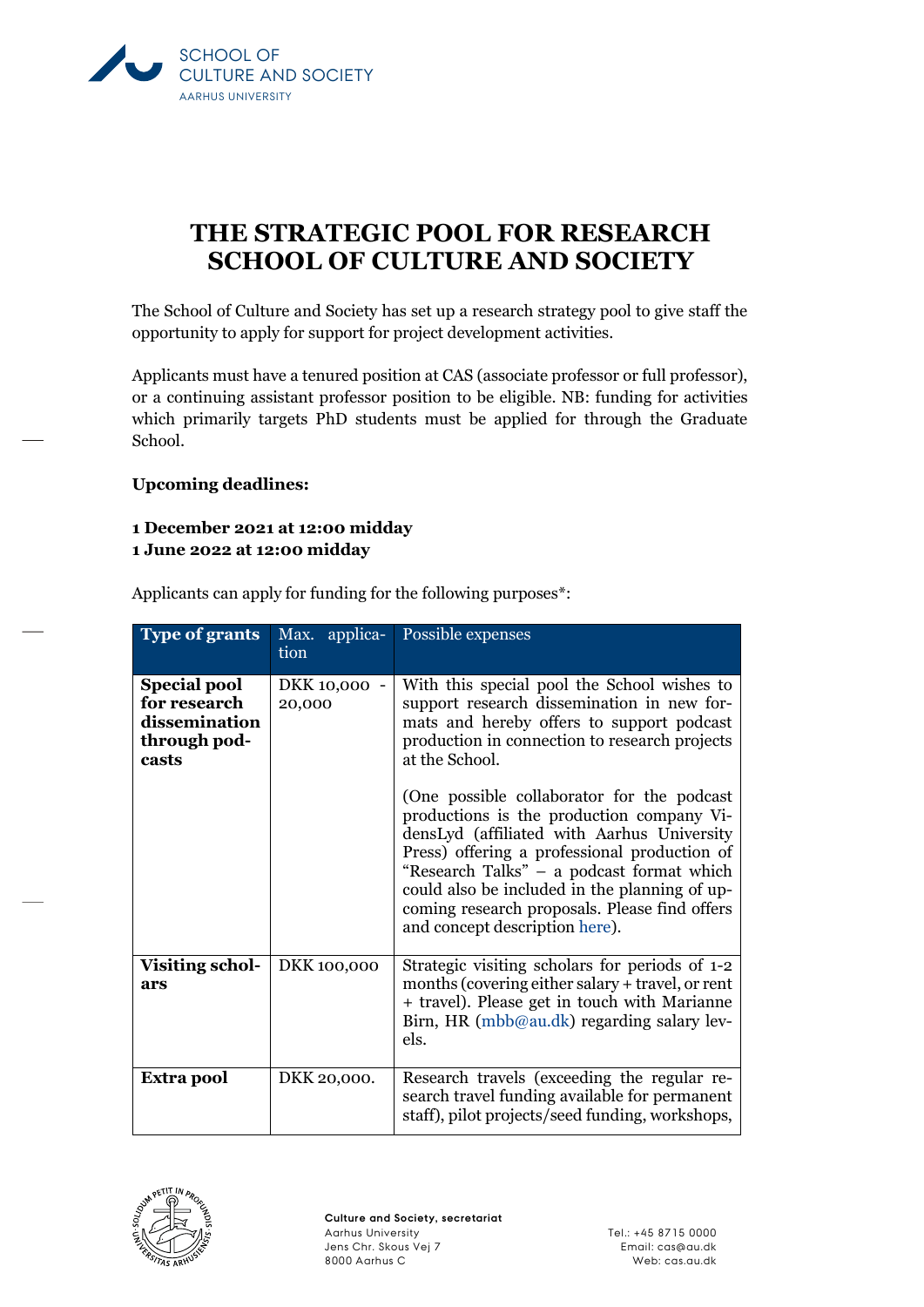

|                                                                            |             | small-scale field studies or other research re-<br>lated activities.                                                                                                                                                                                                                                                                            |
|----------------------------------------------------------------------------|-------------|-------------------------------------------------------------------------------------------------------------------------------------------------------------------------------------------------------------------------------------------------------------------------------------------------------------------------------------------------|
| <b>Center Pool</b>                                                         | DKK 30,000  | Seminars, workshops, or short series of semi-<br>nars within the research centres of the School.<br>(NB: The center director must be main appli-<br>cant or co-applicant).                                                                                                                                                                      |
| Project devel-<br>opment (ma-<br>jor interna-<br>tional applica-<br>tions) | DKK 30,000. | Funding to support major international coor-<br>dinator applications (consortium meetings,<br>writing seminars, consulting services, graphic<br>facilitation etc.).<br>Applications can be submitted for funding to<br>cover administrative assistance for major in-<br>ternational applications if they include a large<br>number of partners. |
| <b>Major confer-</b><br>ences                                              | DKK 60,000. | Deficit guarantee for conferences involving at<br>least 100 participants.                                                                                                                                                                                                                                                                       |
| <b>Minor confer-</b><br>ences                                              | DKK 20,000. | Minor conferences can be co-financed with<br>DKK 10,000 - 20.000.                                                                                                                                                                                                                                                                               |
| <b>Collaboration</b><br>with the busi-<br>ness commu-<br>nity              | DKK 20,000. | Funding to support project collaboration with<br>external parties (pilot projects, writing semi-<br>nars etc.).                                                                                                                                                                                                                                 |

*\*The Committee will welcome applications below the max. amounts, but activities below 10.000 DKK must be applied for at your research programme, and will not be funded by the Strategic Pool. Furthermore, the Research Committee does not encourage researchers to apply for funding from different internal pools for the same activity. An event or activity may be funded either by the Strategic Pool, or the Research Programme.*

The school's research committee wishes to support innovative projects which have the potential to further academic breakthroughs and prefers to fund projects which benefit several CAS researchers. Invited visiting scholars must be senior researchers (associate professor or professor level) and are expected to contribute to the department which hosts them, and to be engaged in teaching activities (guest lectures, PhD seminars etc.).

It is not possible to apply for workload reductions via the Strategic Pool. Planned activities must be feasible within the applicant's research time (or during research semesters, when relevant).

Please note that the Research Committee will expect that CAS is not the only contributor to project related activities involving several partners.